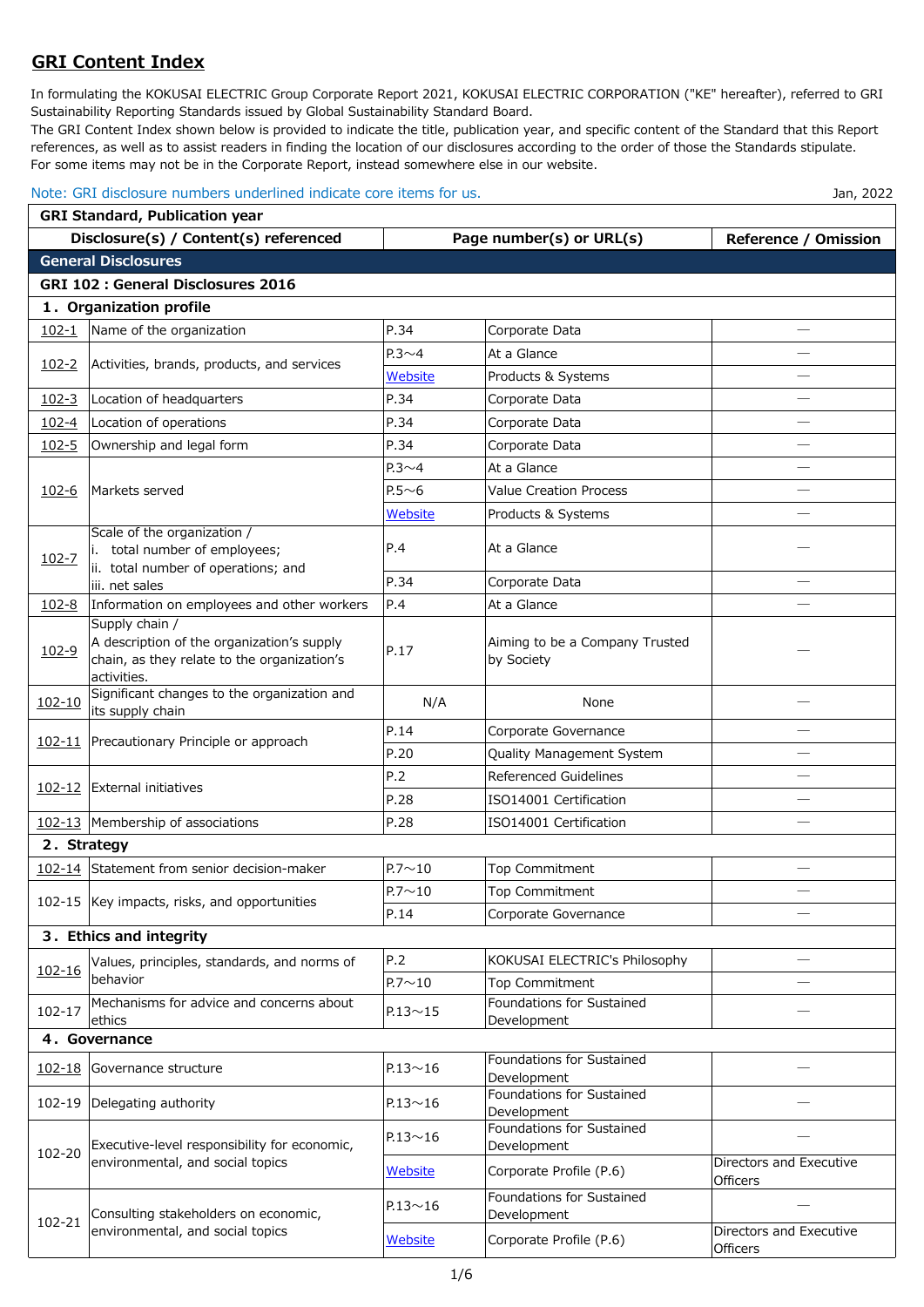| <b>GRI Standard, Publication year</b>                                                                                                                                                                                                                  |                |                                                                |                                      |  |  |
|--------------------------------------------------------------------------------------------------------------------------------------------------------------------------------------------------------------------------------------------------------|----------------|----------------------------------------------------------------|--------------------------------------|--|--|
| Disclosure(s) / Content(s) referenced                                                                                                                                                                                                                  |                | Page number(s) or URL(s)                                       | <b>Reference / Omission</b>          |  |  |
| Composition of the highest governance body<br>and its committees/<br>i. executive or non-executive;<br>ii. independence;<br>102-22<br>iv, number of each individual's other                                                                            | $P.13 \sim 16$ | Foundations for Sustained<br>Development                       |                                      |  |  |
| significant positions and commitments,<br>and the nature of the commitments; and                                                                                                                                                                       | Website        | Corporate Profile (P.6)                                        | Directors and Executive              |  |  |
| v. gender<br>Nominating and selecting the highest                                                                                                                                                                                                      |                |                                                                | <b>Officers</b>                      |  |  |
| governance body /<br>102-24 a. Nomination and selection processes for<br>the highest governance body and its<br>committees.<br>Conflicts of interest /                                                                                                 | $P.13 \sim 16$ | Foundations for Sustained<br>Development                       |                                      |  |  |
| a. Processes for the highest governance<br>102-25<br>body to ensure conflicts of interest are                                                                                                                                                          | $P.13 \sim 16$ | Foundations for Sustained<br>Development                       |                                      |  |  |
| avoided and managed.<br>Role of highest governance body in setting<br>102-26<br>purpose, values, and strategy                                                                                                                                          | $P.13 \sim 16$ | Foundations for Sustained<br>Development                       |                                      |  |  |
| Collective knowledge of highest governance<br>102-27<br>body                                                                                                                                                                                           | $P.13 \sim 16$ | Foundations for Sustained<br>Development                       |                                      |  |  |
| Evaluating the highest governance body's<br>performance /<br>a. Processes for evaluating the highest<br>102-28<br>governance body's performance with<br>respect to governance of economic,<br>environmental, and social topics.                        | $P.13 \sim 16$ | Foundations for Sustained<br>Development                       |                                      |  |  |
| Identifying and managing economic,<br>environmental, and social impacts /<br>a. Highest governance body's role in<br>identifying and managing economic,<br>102-29<br>environmental, and social topics and their<br>impacts, risks, and opportunities - | P.12           | <b>CSR Management</b>                                          |                                      |  |  |
| including its role in the implementation of<br>due diligence processes.                                                                                                                                                                                | P.28           | For the Global Environment                                     |                                      |  |  |
| 102-30<br>Effectiveness of risk management processes                                                                                                                                                                                                   | $P.13 \sim 16$ | <b>Foundations for Sustained</b><br>Development                |                                      |  |  |
| Review of economic, environmental, and<br>102-31<br>social topics                                                                                                                                                                                      | $P.13 \sim 16$ | Foundations for Sustained<br>Development                       |                                      |  |  |
| Highest governance body's role in<br>102-32<br>sustainability reporting                                                                                                                                                                                | Website        | Procedures to edit our Corporate<br>Report                     | CSR Information,<br>Corporate Report |  |  |
| 102-33 Communicating critical concerns                                                                                                                                                                                                                 | P.14           | Internal Controls, Compliance                                  |                                      |  |  |
| 102-34 Nature and total number of critical concerns                                                                                                                                                                                                    | N/A            | None                                                           |                                      |  |  |
| 5. Stakeholder engagement                                                                                                                                                                                                                              |                |                                                                |                                      |  |  |
| List of stakeholder groups<br>$102 - 40$                                                                                                                                                                                                               | P.15           | Collaboration with Stakeholders                                |                                      |  |  |
| 102-41 Collective bargaining agreements                                                                                                                                                                                                                | P.22           | Dialogue with Union                                            |                                      |  |  |
|                                                                                                                                                                                                                                                        | P.2            | <b>Editorial Policy</b>                                        |                                      |  |  |
| 102-42 Identifying and selecting stakeholders                                                                                                                                                                                                          | P.15           | Collaboration with Stakeholders                                |                                      |  |  |
|                                                                                                                                                                                                                                                        | P.15           | Collaboration with Stakeholders                                |                                      |  |  |
| 102-43 Approach to stakeholder engagement                                                                                                                                                                                                              | $P.17 \sim 18$ | Aiming to be a Company Trusted<br>by Society                   |                                      |  |  |
| 102-44 Key topics and concerns raised                                                                                                                                                                                                                  | P.15           | Collaboration with Stakeholders                                |                                      |  |  |
| 6. Reporting practice                                                                                                                                                                                                                                  |                |                                                                |                                      |  |  |
|                                                                                                                                                                                                                                                        | P.2            | <b>Editorial Policy</b>                                        |                                      |  |  |
| Entities included in the consolidated financial<br>102-45<br>statements                                                                                                                                                                                | P.34           | Corporate Data                                                 |                                      |  |  |
|                                                                                                                                                                                                                                                        | Website        | Headquarters / works /<br>group companies                      | Corporate Information                |  |  |
| 102-46 Defining report content and topic Boundaries                                                                                                                                                                                                    | $P.1 \sim 2$   | Contents, Editorial Policy<br>Procedures to edit our Corporate | CSR Information,                     |  |  |
|                                                                                                                                                                                                                                                        | Website        | Report                                                         | Corporate Report                     |  |  |
| List of material topics<br>102-47                                                                                                                                                                                                                      | Website        | Procedures to edit our Corporate<br>Report                     | CSR Information,<br>Corporate Report |  |  |
| 102-48 Restatements of information                                                                                                                                                                                                                     | N/A            | None                                                           |                                      |  |  |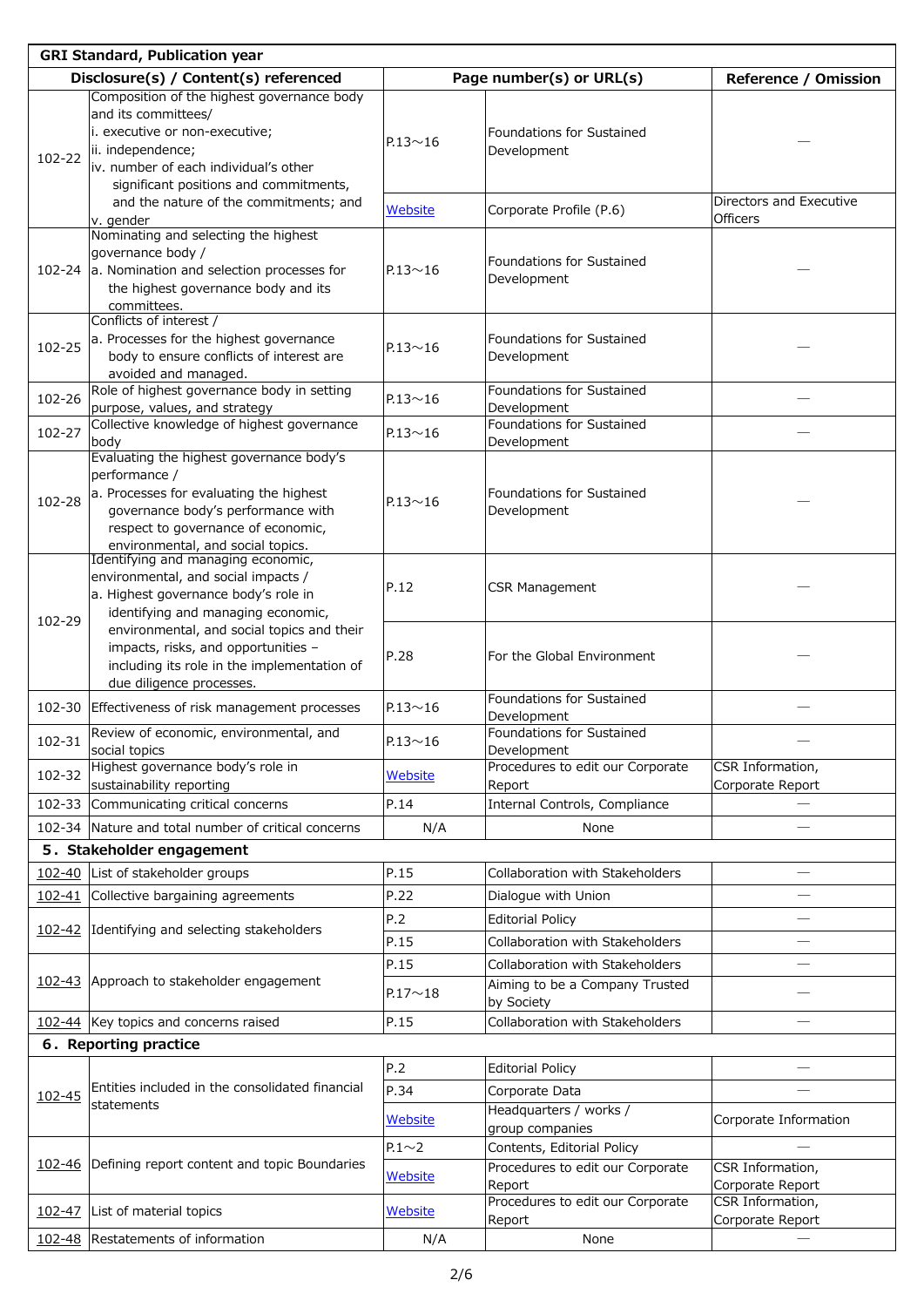| <b>GRI Standard, Publication year</b> |                                                                                                        |                   |                                            |                                      |  |  |
|---------------------------------------|--------------------------------------------------------------------------------------------------------|-------------------|--------------------------------------------|--------------------------------------|--|--|
|                                       | Disclosure(s) / Content(s) referenced                                                                  |                   | Page number(s) or URL(s)                   | <b>Reference / Omission</b>          |  |  |
| 102-49                                | Changes in reporting                                                                                   | N/A               | None                                       |                                      |  |  |
|                                       | 102-50 Reporting period                                                                                | P.2               | <b>Editorial Policy</b>                    |                                      |  |  |
| $102 - 51$                            | Date of most recent report                                                                             | Website           | Back Number, CSR Report 2019               | CSR Information,<br>Corporate Report |  |  |
| $102 - 52$                            | Reporting cycle                                                                                        | P.2               | <b>Editorial Policy</b>                    |                                      |  |  |
| 102-53                                | Contact point for questions regarding the<br>report                                                    | <b>Back Cover</b> | Contact Information                        |                                      |  |  |
| 102-54                                | Claims of reporting in accordance with the<br><b>GRI Standards</b>                                     | P.2               | <b>Editorial Policy</b>                    |                                      |  |  |
| 102-55                                | <b>GRI</b> content index                                                                               | Website           | (This table)                               |                                      |  |  |
|                                       | 102-56 External assurance                                                                              | <b>Website</b>    | Procedures to edit our Corporate<br>Report | CSR Information,<br>Corporate Report |  |  |
|                                       | 200 series (Economic topics)                                                                           |                   |                                            |                                      |  |  |
|                                       | <b>GRI 201: Economic Performance 2016</b>                                                              |                   |                                            |                                      |  |  |
|                                       | Direct economic value generated and                                                                    |                   |                                            |                                      |  |  |
| $201 - 1$                             | distributed                                                                                            | P.4               | At a Glance                                |                                      |  |  |
| $201 - 2$                             | Financial implications and other risks and                                                             | P.30              | <b>Environmental Accounting</b>            |                                      |  |  |
|                                       | opportunities due to climate change<br><b>GRI 203 : Indirect Economic Impacts 2016</b>                 |                   |                                            |                                      |  |  |
|                                       | Infrastructure investments and services                                                                |                   |                                            |                                      |  |  |
|                                       | supported /                                                                                            |                   |                                            |                                      |  |  |
|                                       | a. Extent of development of significant                                                                |                   | Initiatives for Social Contribution        |                                      |  |  |
| $203 - 1$                             | infrastructure investments and services                                                                | $P.25 \sim 26$    | Activities and Living Together with        |                                      |  |  |
|                                       | supported.                                                                                             |                   | Communities                                |                                      |  |  |
|                                       | c. Whether these investments and services                                                              |                   |                                            |                                      |  |  |
|                                       | are commercial, in-kind, or pro bono                                                                   |                   |                                            |                                      |  |  |
|                                       | engagements.<br>Significant indirect economic impacts /                                                |                   |                                            |                                      |  |  |
|                                       | a. Examples of significant identified indirect                                                         |                   |                                            |                                      |  |  |
| $203 - 2$                             | economic impacts of the organization,                                                                  | $P.5 \sim 6$      | <b>Value Creation Process</b>              |                                      |  |  |
|                                       | including positive and negative impacts.                                                               |                   |                                            |                                      |  |  |
|                                       | GRI 207: Tax 2019                                                                                      |                   |                                            |                                      |  |  |
| $207 - 1$                             | Approach to tax                                                                                        | N/A               | None                                       |                                      |  |  |
| $207 - 2$                             | Tax governance, control, and risk<br>management                                                        | N/A               | None                                       |                                      |  |  |
| $207 - 3$                             | Stakeholder engagement and management<br>of concerns related to tax                                    | N/A               | None                                       |                                      |  |  |
| 207-4                                 | Country-by-country reporting                                                                           | N/A               | None                                       |                                      |  |  |
|                                       |                                                                                                        |                   |                                            |                                      |  |  |
|                                       | 300 series (Environmental topics)                                                                      |                   |                                            |                                      |  |  |
|                                       | <b>GRI 301 : Materials 2016</b>                                                                        |                   |                                            |                                      |  |  |
| $301 - 1$                             | Materials used by weight or volume                                                                     | $P.31 \sim 32$    | For the Global Environment                 |                                      |  |  |
|                                       | <b>GRI 302: Energy 2016</b>                                                                            |                   |                                            |                                      |  |  |
| $302 - 1$                             | Energy consumption within the organization/<br>e. Total energy consumption within the<br>organization. | $P.31 \sim 32$    | For the Global Environment                 |                                      |  |  |
| $302 - 2$                             | Energy consumption outside of the<br>organization                                                      |                   |                                            |                                      |  |  |
|                                       | Energy intensity /                                                                                     |                   |                                            |                                      |  |  |
| $302 - 3$                             | a. Energy intensity ratio for the organization.                                                        | $P.29 \sim 32$    | For the Global Environment                 |                                      |  |  |
|                                       | Reduction of energy consumption /                                                                      |                   |                                            |                                      |  |  |
| $302 - 4$                             | a. Amount of reductions in energy                                                                      |                   |                                            |                                      |  |  |
|                                       | consumption achieved as a direct result<br>of conservation and efficiency initiatives.                 | P.29              | Targets and Results of Environment         |                                      |  |  |
|                                       | b. Types of energy included in the                                                                     |                   | Actions in Fiscal 2020                     |                                      |  |  |
|                                       | reductions; whether fuel, electricity,                                                                 |                   |                                            |                                      |  |  |
|                                       | heating, cooling, steam, or all.                                                                       |                   |                                            |                                      |  |  |
|                                       | Reductions in energy requirements of                                                                   |                   |                                            |                                      |  |  |
|                                       | products and services /                                                                                |                   | Targets and Results of Environment         |                                      |  |  |
| $302 - 5$                             | a. Reductions in energy requirements of sold                                                           | P.29              | Actions in Fiscal 2020                     |                                      |  |  |
|                                       | products and services achieved during the                                                              |                   |                                            |                                      |  |  |
|                                       | reporting period.                                                                                      |                   |                                            |                                      |  |  |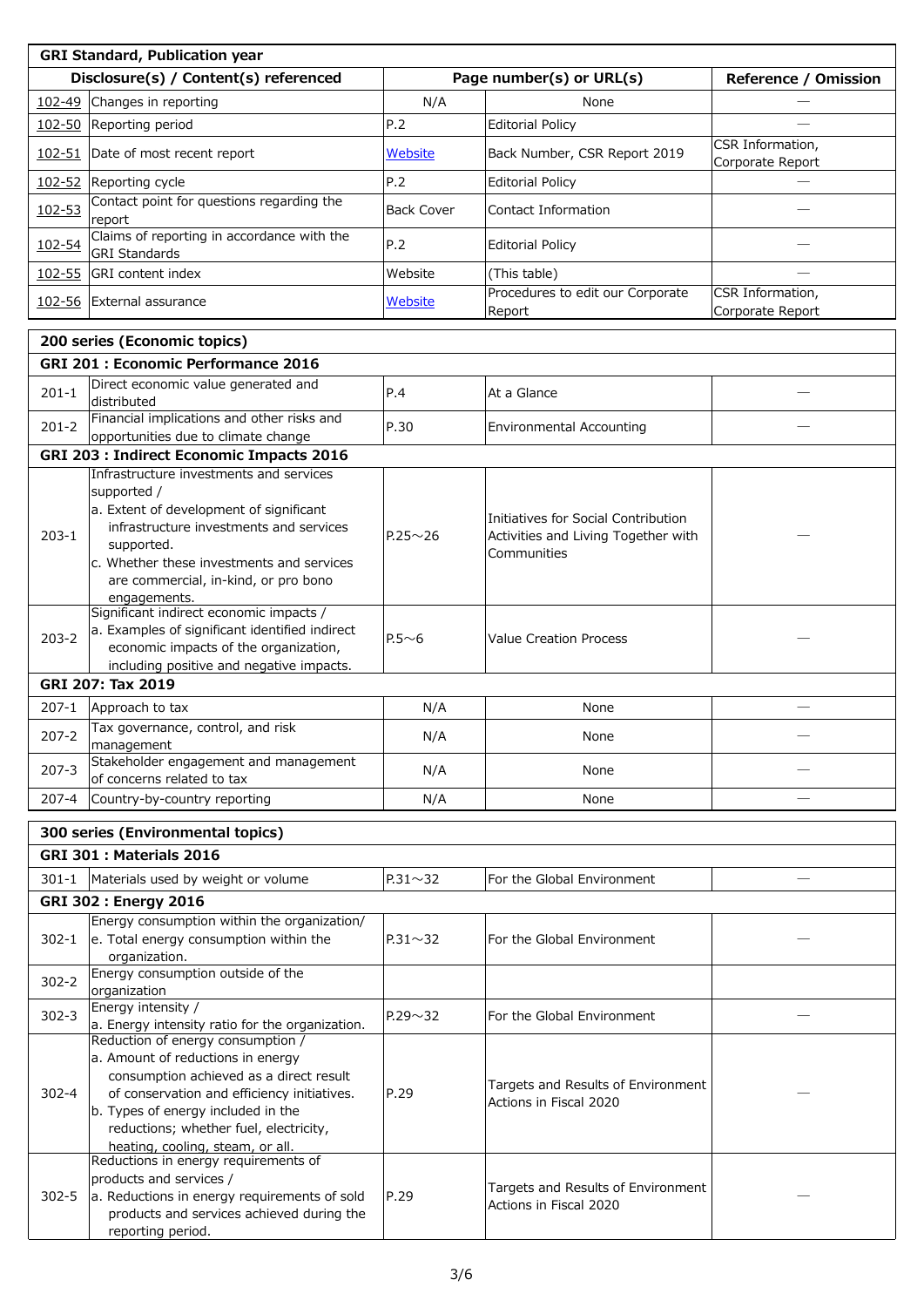| <b>GRI Standard, Publication year</b>          |                                                                                                                                                                                                 |                |                                                              |                                      |  |
|------------------------------------------------|-------------------------------------------------------------------------------------------------------------------------------------------------------------------------------------------------|----------------|--------------------------------------------------------------|--------------------------------------|--|
|                                                | Disclosure(s) / Content(s) referenced<br>Page number(s) or URL(s)                                                                                                                               |                |                                                              | <b>Reference / Omission</b>          |  |
|                                                | GRI 303: Water and Effluents 2018                                                                                                                                                               |                |                                                              |                                      |  |
| $303 - 1$                                      | Interactions with water as a shared resource                                                                                                                                                    | P.31           | Efforts to Address Climate Change                            |                                      |  |
| $303 - 2$                                      | Management of water discharge-related<br>impacts                                                                                                                                                | P.31           | Efforts to Address Climate Change                            |                                      |  |
| $303 - 3$                                      | <b>Water withdrawal</b>                                                                                                                                                                         | P.31           | Efforts to Address Climate Change                            |                                      |  |
| $303 - 4$                                      | Water discharge                                                                                                                                                                                 | P.31           | Efforts to Address Climate Change                            |                                      |  |
| $303 - 5$                                      | Water consumption                                                                                                                                                                               | P.31           | Efforts to Address Climate Change                            |                                      |  |
|                                                | GRI 304 : Biodiversity 2016                                                                                                                                                                     |                |                                                              |                                      |  |
| $304 - 1$                                      | Operational sites owned, leased, managed in,<br>or adjacent to, protected areas and areas of<br>high biodiversity value outside protected<br>areas Water withdrawal by source                   | N/A            | None                                                         |                                      |  |
| $304 - 2$                                      | Significant impacts of activities, products,<br>and services on biodiversity                                                                                                                    | N/A            | None                                                         |                                      |  |
| $304 - 3$                                      | Habitats protected or restored                                                                                                                                                                  | P.29           | Targets and Results of<br>Environment Actions in Fiscal 2020 |                                      |  |
|                                                | <b>Material Topic</b>                                                                                                                                                                           |                |                                                              |                                      |  |
| Emissions                                      |                                                                                                                                                                                                 |                |                                                              |                                      |  |
|                                                | <b>GRI 103: Management Approach 2016</b>                                                                                                                                                        |                |                                                              |                                      |  |
|                                                | Explanation of the material topic and its                                                                                                                                                       | $P.27 \sim 28$ | For the Global Environment                                   |                                      |  |
| $103 - 1$                                      | Boundary                                                                                                                                                                                        | <b>Website</b> | Procedures to edit our Corporate<br>Report                   | CSR Information,<br>Corporate Report |  |
| $103 - 2$                                      | The management approach and its<br>components                                                                                                                                                   | $P.27 \sim 28$ | For the Global Environment                                   |                                      |  |
| $103 - 3$                                      | Evaluation of the management approach                                                                                                                                                           | $P.29 \sim 32$ | For the Global Environment                                   |                                      |  |
|                                                | <b>GRI 305: Emissions 2016</b>                                                                                                                                                                  |                |                                                              |                                      |  |
| $305 - 1$                                      | Direct (Scope 1) GHG emissions /<br>a. Gross direct (Scope 1) GHG emissions.<br>g. Standards, methodologies, assumptions,<br>and/or calculation tools used.                                     | P.31           | Efforts to Address Climate Change                            |                                      |  |
| $305 - 2$                                      | Energy indirect (Scope 2) GHG emissions /<br>a. Gross location-based energy indirect<br>(Scope 2) GHG emissions.<br>g. Standards, methodologies, assumptions,<br>and/or calculation tools used. | P.31           | Efforts to Address Climate Change                            |                                      |  |
| $305 - 3$                                      | Other indirect (Scope 3) GHG emissions /<br>a. Gross other indirect (Scope 3) GHG<br>emissions.<br>g. Standards, methodologies, assumptions,<br>and/or calculation tools used.                  | N/A            | None                                                         |                                      |  |
| $305 - 5$                                      | Reduction of GHG emissions /<br>a. GHG emissions reduced as a direct result<br>of reduction initiatives.                                                                                        | P.31           | Efforts to Address Climate Change                            |                                      |  |
| $305 - 7$                                      | Nitrogen oxides (NOX), sulfur oxides (SOX),<br>and other significant air emissions                                                                                                              | P.31           | Efforts to Address Climate Change                            |                                      |  |
|                                                | <b>GRI 306: Waste 2020</b>                                                                                                                                                                      |                |                                                              |                                      |  |
| $306 - 1$                                      | Waste generation and significant waste-related<br>impacts                                                                                                                                       | P.32           | Reduction of Waste                                           |                                      |  |
| $306 - 2$                                      | Management of significant waste-related<br>impacts                                                                                                                                              | P.28           | Promotion and Evaluation of<br>Environmental Management      |                                      |  |
| $306 - 3$                                      | Waste generated                                                                                                                                                                                 | P.31           | Efforts to Address Climate Change                            |                                      |  |
| $306 - 4$                                      | Waste diverted from disposal                                                                                                                                                                    | P.31           | Efforts to Address Climate Change                            |                                      |  |
| $306 - 5$                                      | Waste directed to disposal                                                                                                                                                                      | P.31           | Efforts to Address Climate Change                            |                                      |  |
| <b>GRI 307 : Environmental Compliance 2016</b> |                                                                                                                                                                                                 |                |                                                              |                                      |  |
| $307 - 1$                                      | Non-compliance with environmental laws<br>and regulations                                                                                                                                       | N/A            | None                                                         |                                      |  |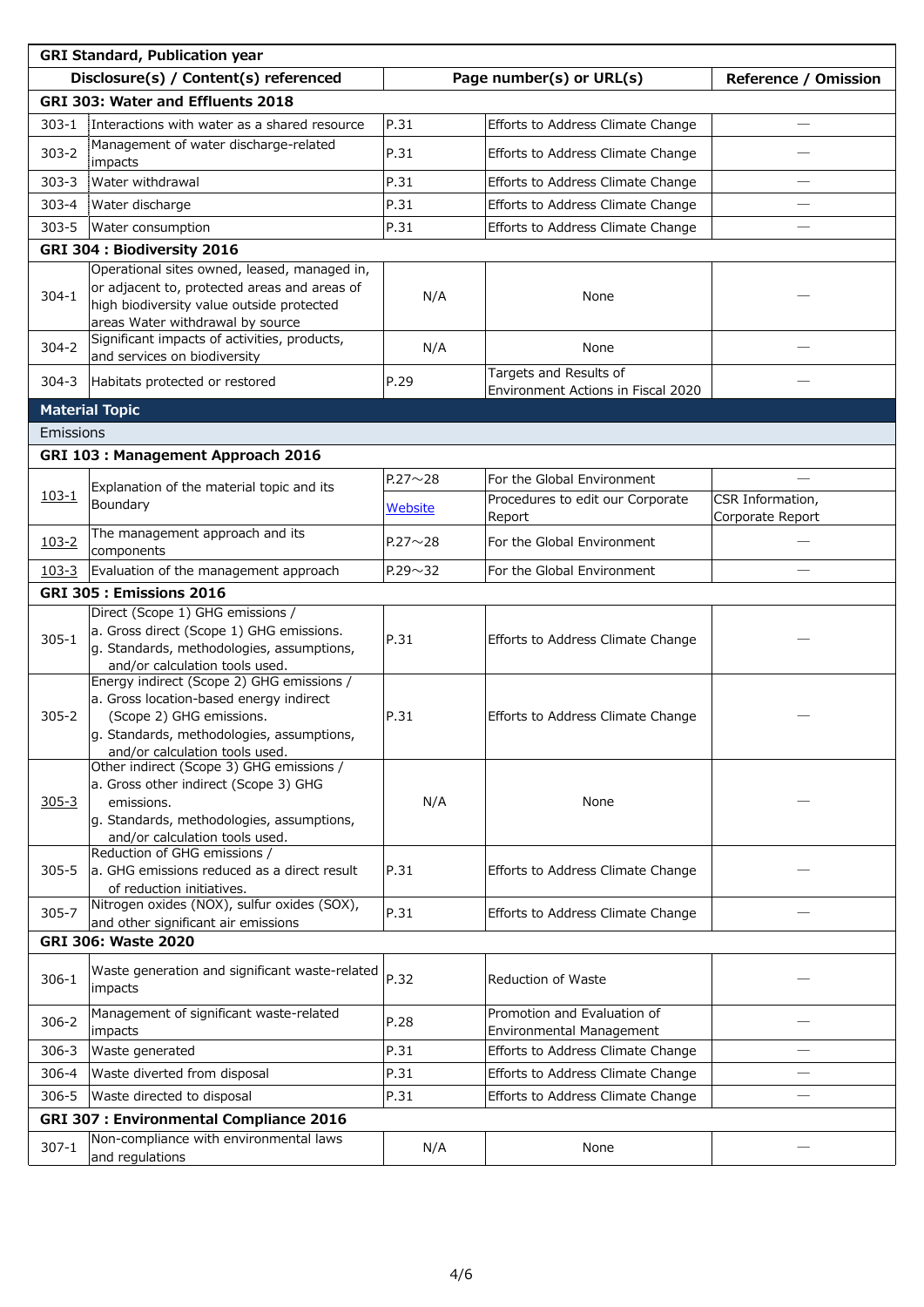| <b>GRI Standard, Publication year</b>          |                                                                                                                                                                                                 |         |                                                                                   |                             |  |
|------------------------------------------------|-------------------------------------------------------------------------------------------------------------------------------------------------------------------------------------------------|---------|-----------------------------------------------------------------------------------|-----------------------------|--|
|                                                | Disclosure(s) / Content(s) referenced                                                                                                                                                           |         | Page number(s) or URL(s)                                                          | <b>Reference / Omission</b> |  |
|                                                | <b>GRI 308 : Supplier Environmental Assessment 2016</b>                                                                                                                                         |         |                                                                                   |                             |  |
| $308 - 2$                                      | Negative environmental impacts in the<br>supply chain and actions taken /<br>b. Number of suppliers identified as having<br>significant actual and potential negative<br>environmental impacts. | P.17    | <b>CSR-Oriented Procurement</b><br><b>Activities</b>                              |                             |  |
|                                                | 400 series (Social topics)                                                                                                                                                                      |         |                                                                                   |                             |  |
|                                                | GRI 401 : Employment 2016                                                                                                                                                                       |         |                                                                                   |                             |  |
|                                                | New employee hires and employee turnover/                                                                                                                                                       |         |                                                                                   |                             |  |
| $401 - 1$                                      | b. Total number and rate of employee<br>turnover during the reporting period, by<br>age group, gender and region.                                                                               | N/A     | None                                                                              |                             |  |
| $401 - 3$                                      | Parental leave /<br>b. Total number of employees that took<br>parental leave                                                                                                                    | P.23    | Work Style Reforms                                                                |                             |  |
|                                                | <b>Material Topic</b>                                                                                                                                                                           |         |                                                                                   |                             |  |
|                                                | Occupational Health and Safety                                                                                                                                                                  |         |                                                                                   |                             |  |
|                                                |                                                                                                                                                                                                 |         |                                                                                   |                             |  |
|                                                | GRI 103 : Management Approach 2016                                                                                                                                                              |         | Philosophy on Safe Workplace                                                      |                             |  |
| $103 - 1$                                      | Explanation of the material topic and its<br>Boundary                                                                                                                                           | P.24    | Environments<br>Procedures to edit our Corporate                                  | CSR Information,            |  |
|                                                |                                                                                                                                                                                                 | Website | Report                                                                            | Corporate Report            |  |
| $103 - 2$                                      | The management approach and its<br>components                                                                                                                                                   | P.24    | Philosophy on Safe Workplace<br>Environments                                      |                             |  |
| $103 - 3$                                      | Evaluation of the management approach                                                                                                                                                           | P.24    | Philosophy on Safe Workplace<br>Environments                                      |                             |  |
|                                                | GRI 403 : Occupational Health and Safety 2018                                                                                                                                                   |         |                                                                                   |                             |  |
| $403 - 1$                                      | Occupational health and safety management<br>system                                                                                                                                             | P.24    | Philosophy on Safe Workplace<br>Environments                                      |                             |  |
| $403 - 2$                                      | Hazard identification, risk assessment, and<br>incident investigation                                                                                                                           | N/A     | None                                                                              |                             |  |
| $403 - 3$                                      | Occupational health services                                                                                                                                                                    | N/A     | None                                                                              |                             |  |
| $403 - 4$                                      | Worker participation, consultation, and<br>communication on occupational health and<br>safety                                                                                                   | N/A     | None                                                                              |                             |  |
| $403 - 5$                                      | Worker training on occupational health and<br>safety                                                                                                                                            | N/A     | None                                                                              |                             |  |
| 403-6                                          | Promotion of worker health<br>Prevention and mitigation of occupational                                                                                                                         | P.24    | Corporate Health Management                                                       |                             |  |
| $403 - 7$                                      | health and safety impacts directly linked by<br>business relationships                                                                                                                          | N/A     | None                                                                              |                             |  |
| $403 - 8$                                      | Workers covered by an occupational health<br>and safety management system                                                                                                                       | N/A     | None                                                                              |                             |  |
| $403 - 9$                                      | Work-related injuries                                                                                                                                                                           | P.24    | Safety Management                                                                 |                             |  |
|                                                | 403-10 Work-related ill health                                                                                                                                                                  | P.24    | Corporate Health Management                                                       |                             |  |
|                                                | <b>GRI 404: Training and Education 2016</b>                                                                                                                                                     |         |                                                                                   |                             |  |
| 404-2                                          | Programs for upgrading employee skills and<br>transition assistance programs /<br>a. Type and scope of programs implemented<br>and assistance provided to upgrade<br>employee skills            | P.23    | Training of Global Human<br>Resources                                             |                             |  |
| GRI 405 : Diversity and Equal Opportunity 2016 |                                                                                                                                                                                                 |         |                                                                                   |                             |  |
| $405 - 1$                                      | Diversity of governance bodies and employees   P.22                                                                                                                                             |         | Workplace Diversity, Efforts to<br>Promote Female Empowerment<br>in the Workplace |                             |  |
| <b>GRI 406 : Non-discrimination 2016</b>       |                                                                                                                                                                                                 |         |                                                                                   |                             |  |
| $406 - 1$                                      | Incidents of discrimination and corrective<br>actions taken /<br>a. Total number of incidents of discrimination<br>during the reporting period                                                  | P.18    | Giving Consideration to Human<br>Rights in the Expansion of<br><b>Business</b>    |                             |  |